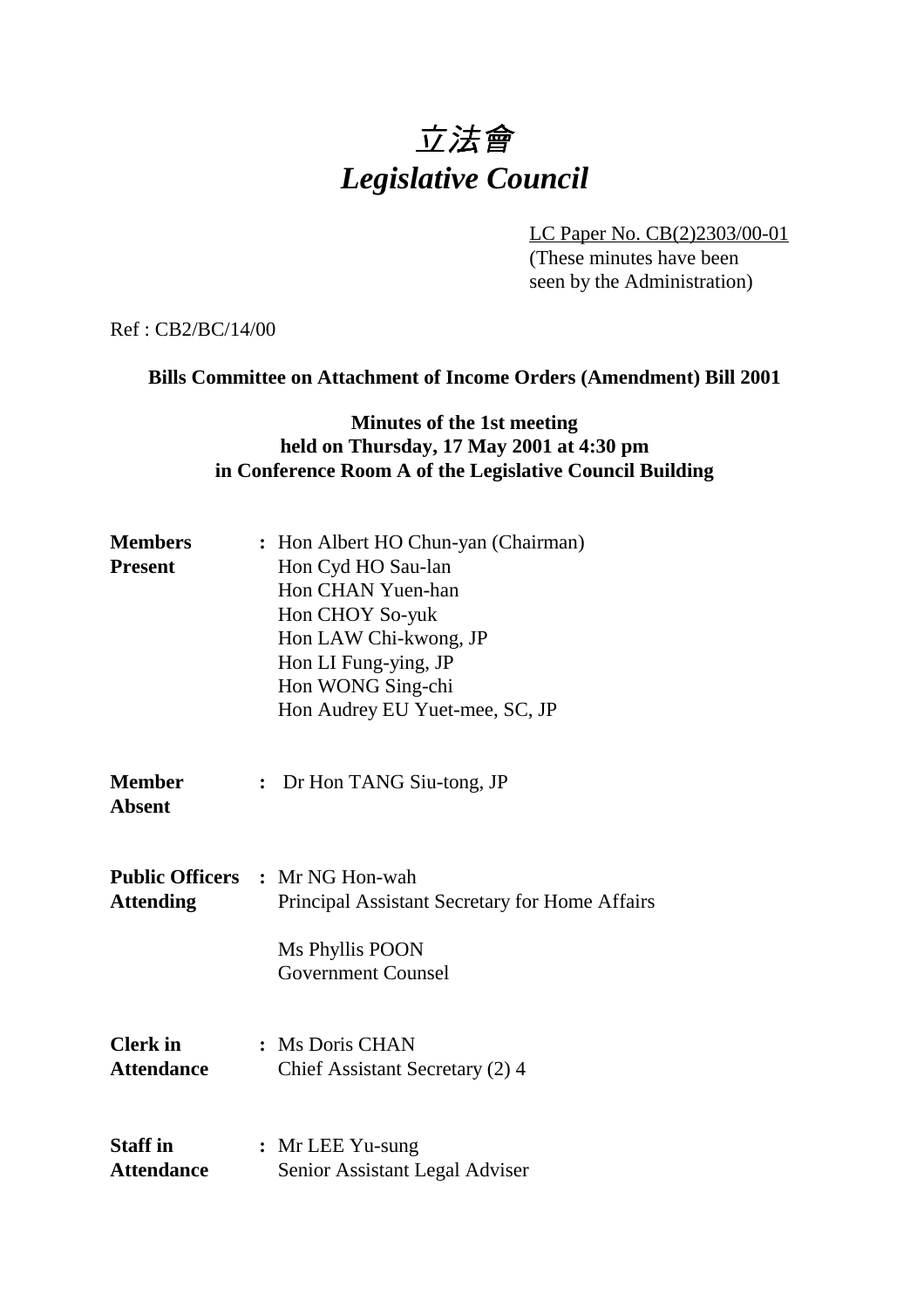ı

Ms Dora WAI Senior Assistant Secretary (2) 4

## **I. Election of Chairman**

Mr Albert HO was elected Chairman of the Bills Committee.

# **II. Meeting with the Administration**

#### Briefing by the Administration

2. Principal Assistant Secretary for Home Affairs (PAS(HA)) briefed members on the objective of the Bill, which sought to amend the provisions of three ordinances in relation to the making of attachment of income orders (AIOs). He said that in order to address the difficulties encountered by maintenance payees in collecting and enforcing maintenance payments, an Inter-departmental Working Group (WG) was formed in 1999, one year after the implementation of the Attachment of Income Order Scheme (the AIO Scheme), to review the law and administrative measures affecting maintenance payees. The recommendations of the WG were published in a report which was presented to the LegCo Panel on Home Affairs in June 2000. The Bill sought to implement some of the recommendations in respect of the AIO Scheme.

3. PAS(HA) pointed out that the court had only issued a small number of AIOs since the implementation of the AIO Scheme in 1998. The WG considered that this was mainly due to the restriction that an AIO could only be made where a maintenance payer had failed to make maintenance payment without reasonable excuse. Under the Bill, the court might make an AIO in circumstances where there were reasonable grounds to believe that the payer would not make full and punctual payment in compliance with the maintenance order. As the privacy of a maintenance payer would inevitably be violated to some extent if an AIO was in force in respect of him, the Administration considered it inappropriate to provide for an AIO to be issued for each maintenance order since some maintenance payers were responsible and punctual in making payments. He also pointed out that the Labour Advisory Board had expressed concern that it might create a considerable amount of work for employers if they had to execute a lot of AIOs issued by the court, and employers might involuntarily be involved in the personal affairs of employees.

4. PAS(HA) further said that the existing elaborate procedures laid down in the Attachment of Income Order Rules (the AIO Rules) were too rigid and had in some cases protracted the time taken to make an AIO. In view of this, the Bill proposed that the court be empowered to dispense with or relax any procedure or abridge any time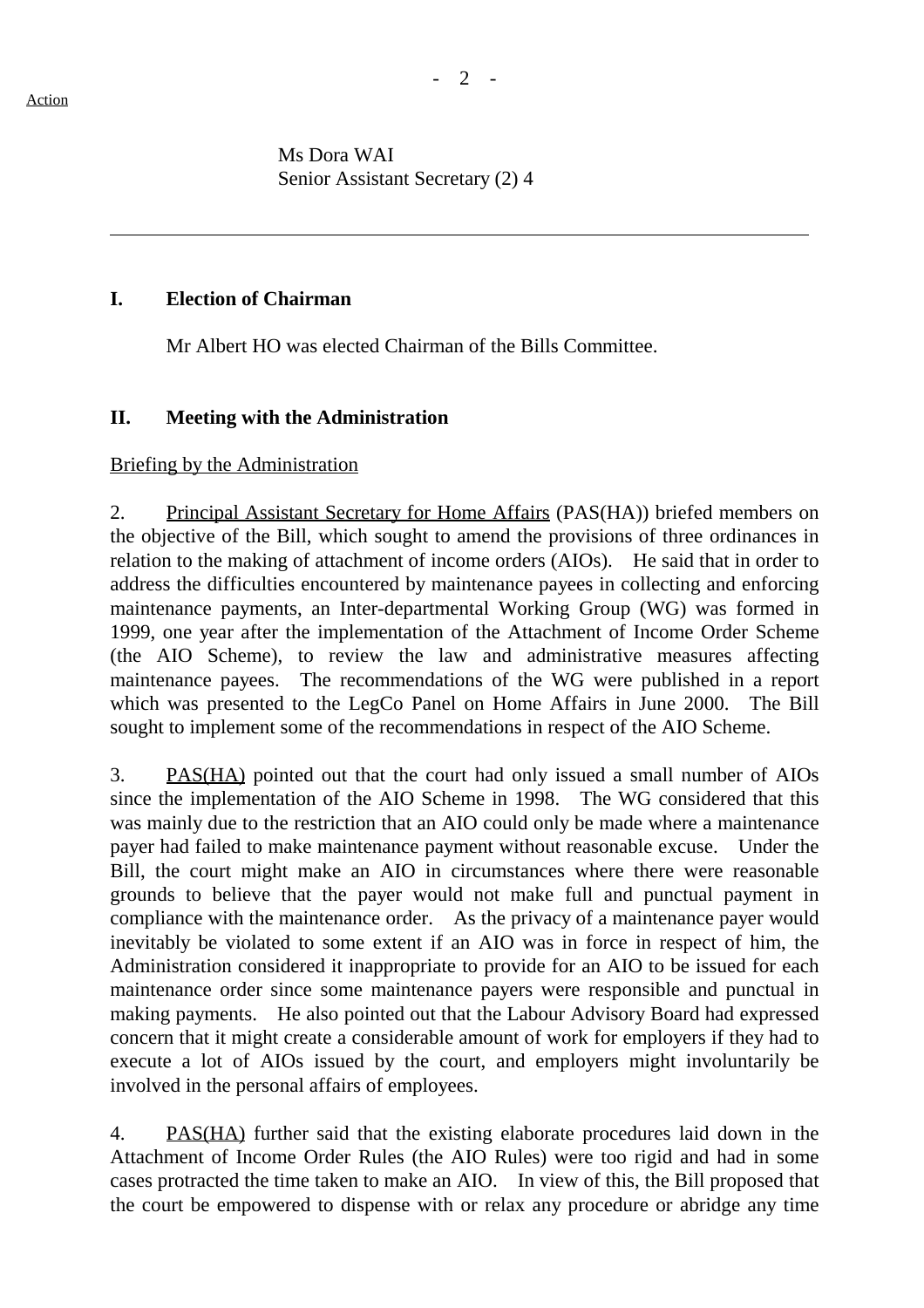limit currently specified in the AIO Rules where the court was satisfied that it was fair and reasonable to do so in the circumstances of the case.

### Questions from members

5. Miss CHAN Yuen-han said that when the Council was first consulted on this issue several years ago, members predicted that the current problems would occur. In her view, the setting up of a maintenance board to collect and enforce maintenance payments would be the best solution to the problem. She suggested that parties concerned should be invited to give views on the proposed arrangements under the Bill.

6. The Chairman recalled that members proposed to set up a maintenance board in 1996, but the Administration did not accept the proposal. The issue was subsequently followed up by the Home Affairs Panel. He reminded members that the Bills Committee should focus its discussion on the Bill whereas the proposal of setting up a maintenance board should be pursued in the Panel discussions.

7. Referring to paragraph 1(g) of Annex B to the Administration's paper (Annex B), Ms Audrey EU pointed out that under normal circumstances, Government departments would not entertain requests from the public for access to personal information of individuals. She asked whether the Administration would explore ways to assist maintenance payees to find the income source. Referring to clause  $2(1A)(a)$  of the Bill, she questioned how the payer's past record in discharging his reasonable financial obligation towards the designated payee could be assessed before the issue of any maintenance order. She also asked about the difference between designated payee (指 定受款㆟) and specified payee (指明受款㆟).

8. PAS(HA) said that an income source might be an employer or a tenant who would deduct the maintenance payment from the maintenance payer's income and then pay the deductions direct to the maintenance payee. It was the responsibility of the maintenance payer to notify the court of the income source, and presentation of false information would constitute a criminal offence. He explained that the purpose of the proposed arrangement in paragraph 1(g) of Annex B was to provide an additional way to obtain the address of a maintenance payer so that the judgment summons could be served on him personally. He pointed out that a maintenance payer was currently required to notify the payee of any change in address within 14 days, and failure to do so would constitute a criminal offence. Such offences could be reported to the Police at any police stations.

9. PAS(HA) said that under normal circumstances, the provision of personal information of individuals to the public by Government departments might contravene the Personal Data (Privacy) Ordinance (Cap. 486). However, exemptions to release such information for the purpose of recovering maintenance arrears were provided under sections  $58(1)(d)$  and  $58(2)$  of that Ordinance. In view of this, the Administration had prepared a standard letter to facilitate solicitors in private practice to obtain addresses of maintenance payers from Government departments and had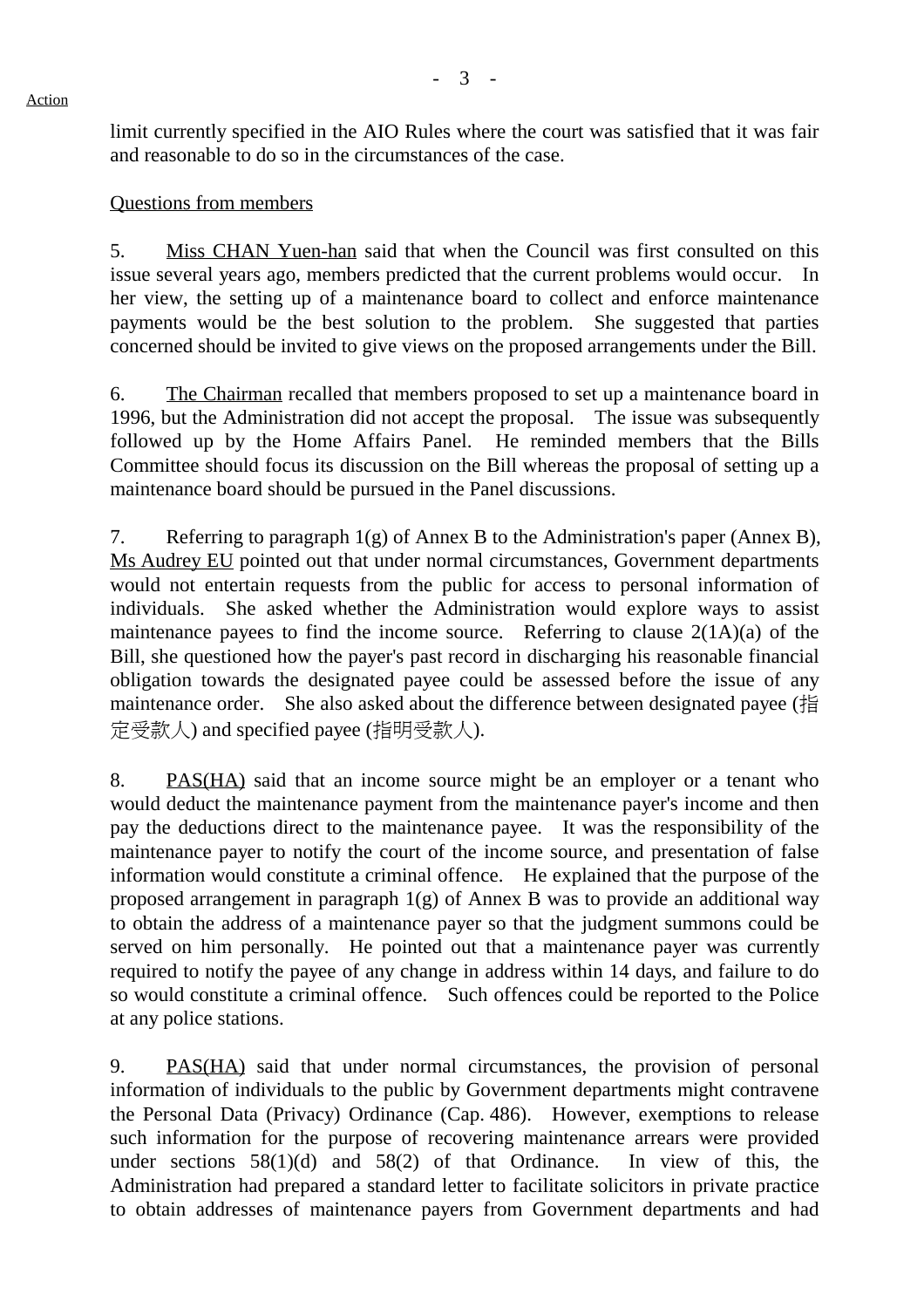requested the Law Society of Hong Kong to ask its members to make use of the standard letter for similar requests in future.

10. In regard to the payer's past record in discharging financial obligation towards the designated payee, PAS(HA) said that it might mean the money paid to the spouse for family expenditure before the couple was separated or divorced. He stressed that the past record in discharging financial obligation was only one of the elements to be considered by the court in deciding whether an AIO should be issued. He added that there seemed to be no circumstances where the designated payee and the specified payee would be two different persons.

11. Ms Audrey EU considered that the designated payee and the specified payee might not be the same person on some occasions because the payee named in an AIO might not necessarily be the actual beneficiary. For example, a child who was the beneficiary in a maintenance order might receive the maintenance payment through his mother; or a divorcee might receive the maintenance payment through a solicitor or social worker in order to avoid further contacts with the divorced partner. She asked the Administration to further consider the issue and review the wording of the definition of designated payee and specified payee where applicable.

12. In reply to a further question asked by Ms Audrey EU, PAS(HA) said that only two of the recommendations made by the WG required legislative amendments before implementation, one of which was effected in the Bill. He added that all the recommendations as set out in Annex B had been accepted by the Administration. Some of them had been implemented while some were being worked out and would be implemented in due course.

13. Ms Cyd HO suggested that a review should be conducted a certain period after the enactment of the Bill so that the effectiveness of the AIO Scheme could be further assessed. She pointed out that many parties concerned were still of the view that the setting up of a maintenance board would be the best solution to the problems now encountered by maintenance payees. She asked about the reasons for having only issued 35 AIOs while the court had issued 904 judgment summonses in connection with maintenance arrears. She also asked about the possible effects on the number of applications for AIO after the enactment of the Bill and requested the Administration to provide information on how the remaining 869 cases were settled.

Adm

14. PAS(HA) said that in 1999, the WG reviewed not only the AIO Scheme but also the proposal of setting up a maintenance board. The reasons why the Administration was not in favour of such proposal were detailed in the report. The WG was still functioning after the review and was continuing its efforts to improve the arrangements in respect of maintenance. He explained that an AIO might not be invoked in each case where a judgment summons had been served, e.g. a maintenance payee might not apply for an AIO if the maintenance payer was a self-employed person such as taxi driver or hawker. He pointed out that it was not possible at this stage to estimate the increase in the number of applications for AIOs after the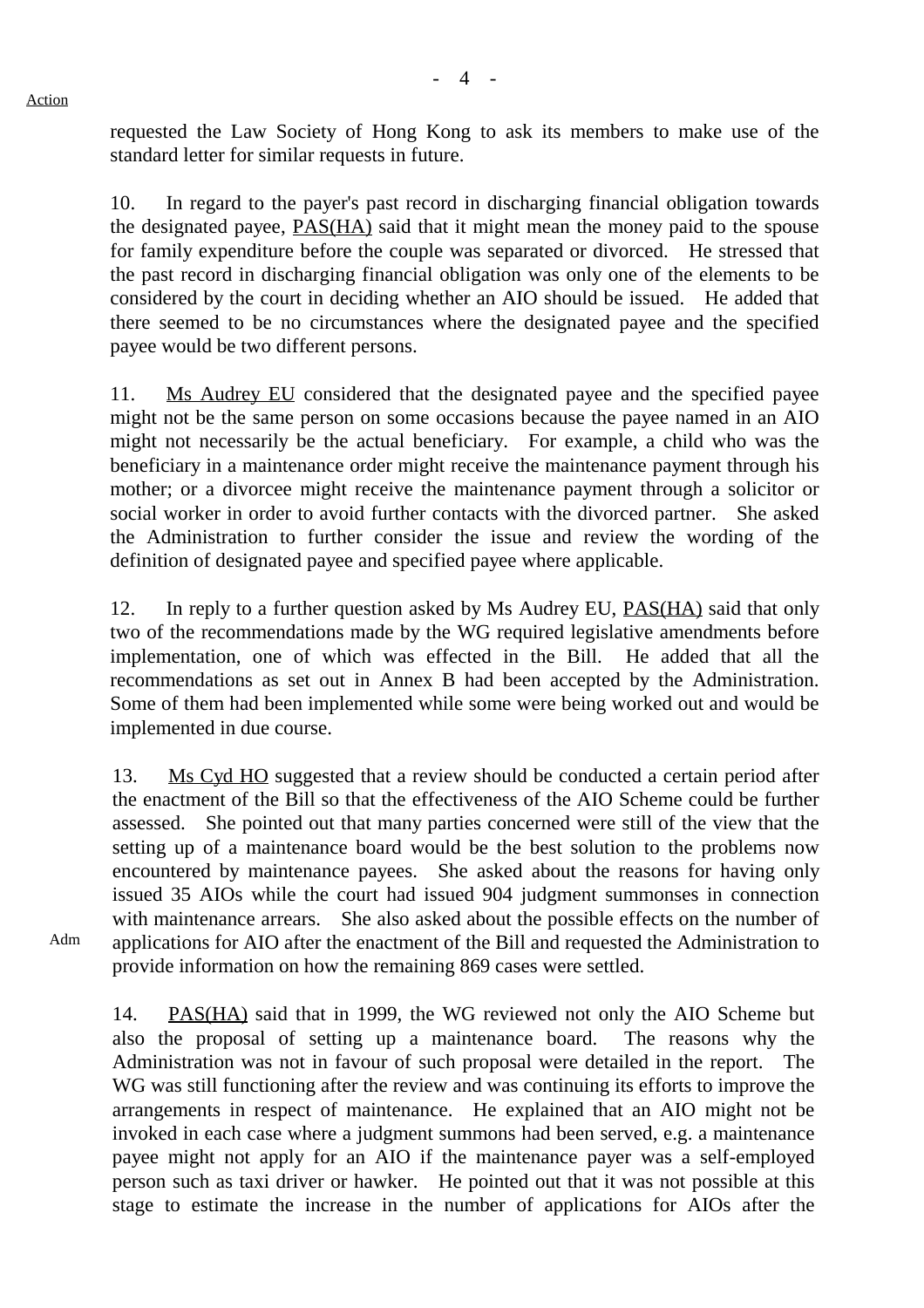Adm enactment of the Bill. He undertook to liaise with the Judiciary and provide the information on past cases requested by Ms Cyd HO, if available.

15. Miss CHOY So-yuk expressed reservation about the Bill because she considered that the problem could not be solved by simply amending the existing legal procedures. In her view, the setting up of a maintenance board would be the most desirable solution. She pointed out that some maintenance payers were self-employed; some did not notify the maintenance payees of their change in employment; and some maintenance payees feared to enforce maintenance payments after having been threatened or exposed to physical violence by the maintenance payers. She said that these were common causes for maintenance arrears and asked how the Administration would handle these situations.

16. PAS(HA) stressed that the Administration did not consider that the AIO Scheme would be a complete solution to all the problems. Therefore, a series of improvement measures as outlined in Annex B was suggested by the WG to address the existing problems. He pointed out that a maintenance board would unlikely be able to bring to maintenance payers and the public any significant benefits over and above those which could be achieved by improving the existing system. Certain problems which could not be solved under the existing system, e.g. maintenance payers could not be located or could not afford to pay, would still exist even if there was a maintenance board. Provisions to deal with threats or physical violence which might arise from the enforcement of maintenance payments were not included in the Bill because these actions would be subject to legal sanctions under other ordinances. Under the existing system, the court might order the maintenance payment to be made direct into a payee's bank account in order to avoid possible hardship to be faced by the payee when enforcing payment. As some parties concerned expressed the view that banks were not authoritative bodies, the WG suggested that the court might also order the maintenance payment to be made into the court if the payee so wished.

17. Mr LAW Chi-kwong considered that the Bill would not bring about significant improvements to the existing system, however, it might be able to benefit a small group of maintenance payees. He pointed out that as the money paid to a spouse for family expenditure would normally be in cash form and without proper records, he asked about the criteria in deciding whether were reasonable grounds to believe that the maintenance payer would not make full and punctual payment in compliance with the maintenance order.

18. Government Counsel said that after a consequential amendment to be made to the AIO Rules, a maintenance payee, in applying for an AIO, would be required to provide in an affidavit the reasons and evidence, if any, for the court to consider whether an AIO should be issued. PAS(HA) added that the criterion of "reasonable grounds to believe" was a very relaxed approach. The affidavit/affirmation filed by the maintenance payee would constitute "reasonable grounds" and it would then be up to the maintenance payer to produce evidence to refute such "reasonable grounds".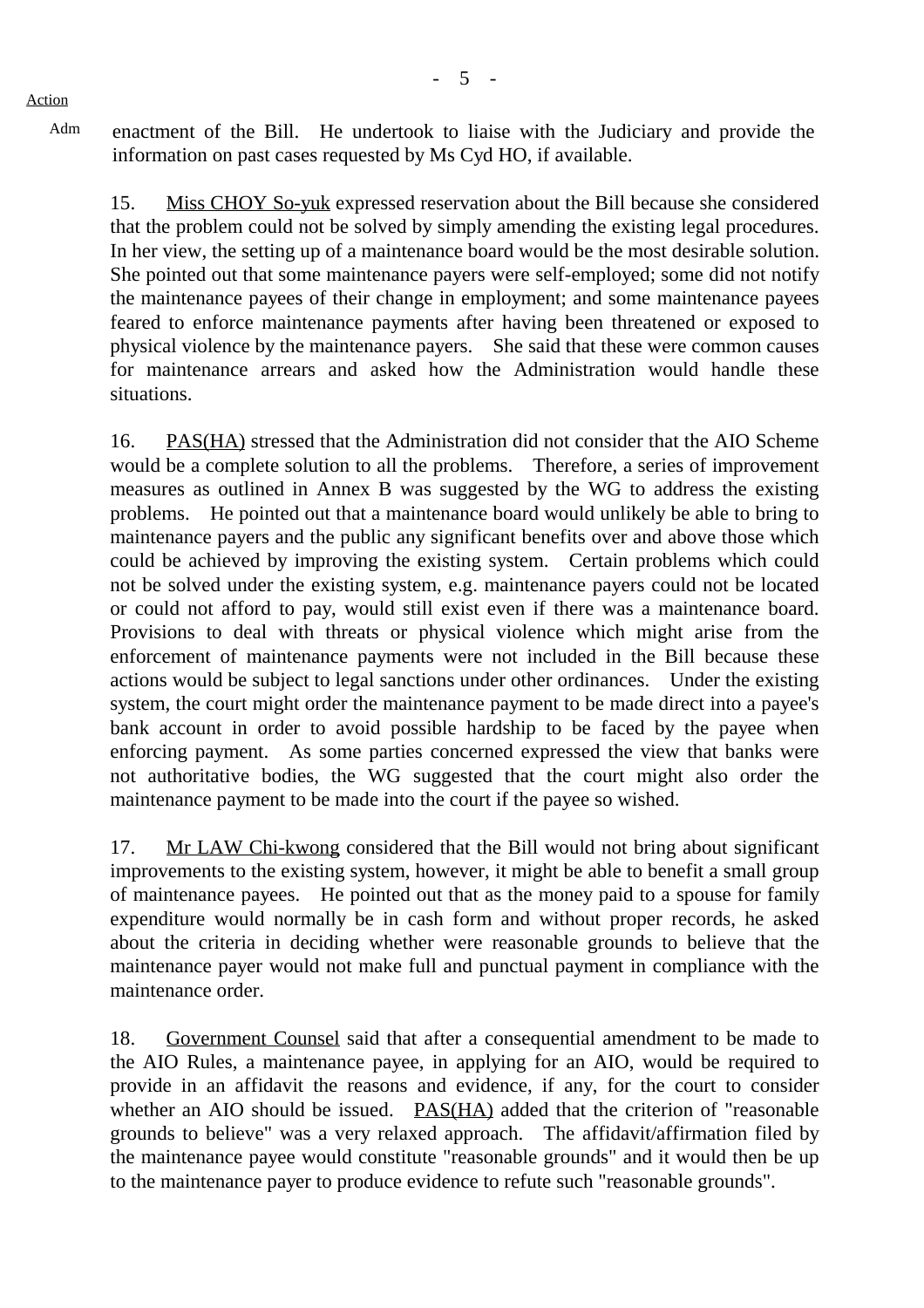19. Senior Assistant Legal Adviser (SALA) held the view that in the affidavit, the maintenance payee had the responsibility to provide relevant information to support her application. For example, she might introduce evidence to prove that the payer had defaulted in payments in the past and/or provide reasons to support her belief that the payer would not make full and punctual payment in compliance with the maintenance order. SALA added that the "past record" to be considered by the court in the issue of an AIO might not necessarily relate to maintenance payment alone. It could also mean the past conduct of a payer in discharging his financial obligations towards the payee before any maintenance order was made, e.g. whether the payer had evaded paying family expenditure to his spouse in the past.

20. Ms Cyd HO asked whether the Administration would consider using more relaxed wordings in the relevant provisions of the Bill in order to facilitate the applications for AIOs. PAS(HA) said that the currently proposed wordings already provided very relaxed circumstances in which a maintenance payee might apply for an AIO. The criterion of "reasonable grounds to believe" would provide objective conditions for the court to decide whether an AIO should be issued. If a payer disagreed with the statement made by the payee in the affidavit, he might raise a defence by introducing evidence. PAS(HA) said that he would welcome any suggestion from members on wordings which could better achieve the policy objective.

21. Ms Audrey EU enquired whether there was a definition of "income". She pointed out that some maintenance payers, who were construction workers or taxi drivers, might not have steady income and the income might be paid to them indirectly through other parties. As such, these payers might not be able to comply with the maintenance order to make full and punctual payment every month. She asked whether the inability to comply with the maintenance order under such circumstances would fall under clause (1A) of the Bill.

22. PAS(HA) said that the Administration had discussed the definition of "income" in detail. As "income" was already explained in a number of past court cases, the Administration considered it inappropriate to introduce a separate definition under the Bill as it might create unnecessary restrictions. He responded that inability to pay would be a relevant factor under clause (1A) of the Bill as the policy objective was to protect the interests of maintenance payees in respect of maintenance payments. However, it would eventually be up to the court to decide whether an AIO should be issued after having considered the particular circumstances of the case.

23. Ms Audrey EU expressed concern that an AIO might be issued against a maintenance payer if he failed to make maintenance payments owing to his inability to do so, e.g. unstable income. The Chairman suggested that this issue should be further discussed at future meetings.

24. The Chairman pointed out that as the relationship between a divorced couple was usually bad, a lot of maintenance payees encountered hardship when collecting payments from maintenance payers. There were circumstances where a maintenance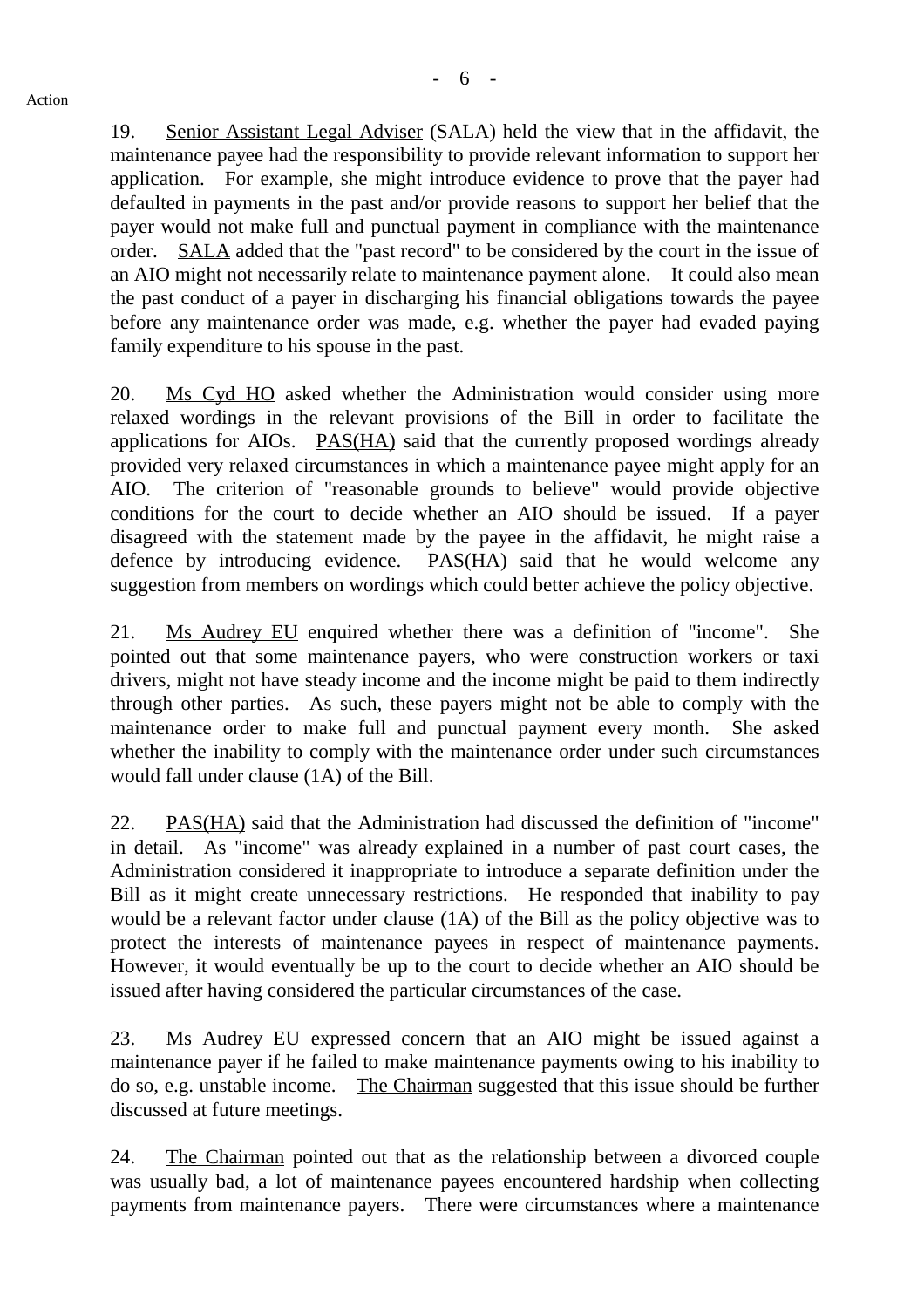payee had reasonable grounds to believe that she might be abused by the payer when demanding payments. In order to minimise the hardship, the Chairman suggested that the criteria for the issue of an AIO should be further relaxed by adding the abovementioned circumstances. Mr LAW Chi-kwong shared the view of the Chairman. He asked the Administration to consider whether an assessment report prepared by a social worker who followed through the case might be of any use to the court in deciding the issue of an AIO. PAS(HA) undertook to consider the suggestion.

25. Miss CHAN Yuen-han also expressed support for the suggestion made by the Chairman. She pointed out that one of the common problems faced by maintenance payees was the difficulty in proving that the maintenance payers were employed with income capable of being attached. She cited as an example that the chance of the issue of an AIO was rare if the maintenance payer was self-employed or working in the construction industry.

26. In reply to the Chairman, PAS(HA) said that there was currently no requirement for a maintenance payer to notify the maintenance payee of any change in employment because recovery action could be taken against the defaulting payer as long as his address was available. However, the payer had the responsibility to notify the payee of any increase in income and the new income source if the amount specified in an AIO was less than that specified in the maintenance order and the payee could submit a fresh application for a new AIO.

27. As the existing AIO would become invalid if the payer changed employment, the Chairman opined that the payer should be required to notify not only the court but also the payee of any change in employment. He urged the Administration to establish a mechanism whereby the existing AIO could be varied or a new AIO could be issued automatically by the court upon receipt of the notification of change without the need for a fresh application to be made by the maintenance payee. Ms LI Fung-ying and Ms Cyd HO shared his view.

28. SALA pointed out that according to the AIO Rules, the specified income source, which might be the employer of the maintenance payer, was required to notify the court by a form specified in the Rules that his company would cease to be an income source. In such a case, the variation of an AIO could be initiated by either the payer or the payee.

29. Mr LAW Chi-kwong enquired whether the subsidiary legislation could be amended to require maintenance payers to notify the court of any change in employment such that the existing AIO could be varied by the court automatically. PAS(HA) undertook to consider the proposal. However, he pointed out that the new income source should at least be given an opportunity to verify the particulars of the AIO to be directed at him and to make representation, if any.

30. Miss CHOY So-yuk asked how the Administration would assist those maintenance payees who were abused by the maintenance payers or in cases where the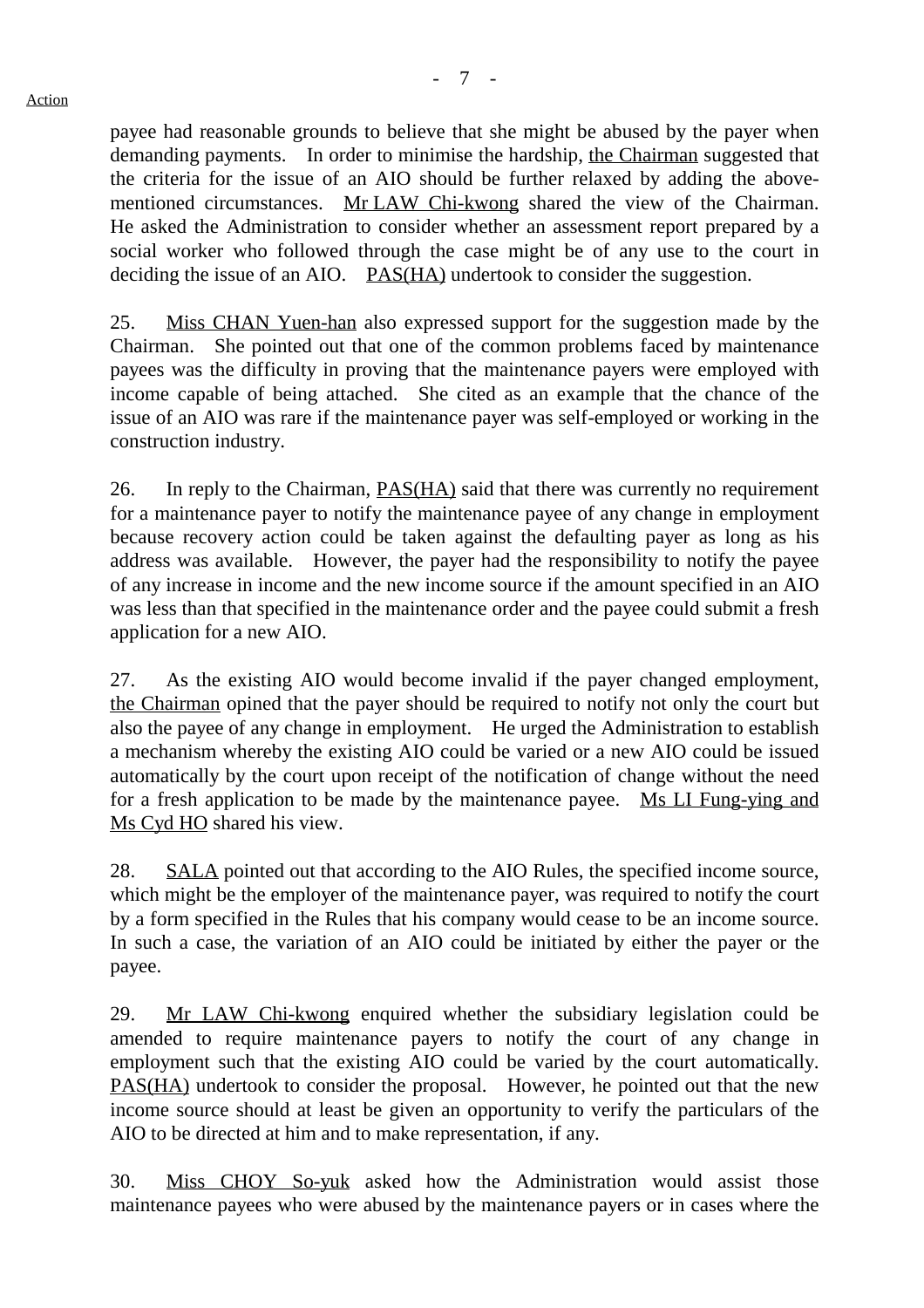- 8 -

AIO Scheme could not be invoked. PAS(HA) replied that maintenance payees who failed to receive maintenance payments and suffered financial hardship might apply for legal aid to institute legal proceedings to recover the arrears. Referral procedures were streamlined by the Social Welfare Department (SWD) so that single-parent families would be able to obtain timely counselling and family services.

31. As difficulties were usually encountered in serving judgment summonses on maintenance payers personally, the Chairman asked whether the Immigration Department (ImmD) would be able to assist in this aspect when the maintenance payers passed through immigration control points on departure from the territory.

32. PAS(HA) said that the WG had proposed similar arrangements. He invited members to note that the requirement for the first judgment summons to be served personally would be retained. In the second service, the court might order another mode of delivery or make an order for the commitment of the maintenance payer if the court considered it to be fair and reasonable. If a maintenance payer tried to evade the service, the court might also make an arrest order to bring the maintenance payer before the court. The court might make an order prohibiting the maintenance payer from leaving the territory if it had reasonable ground to believe that a court order to be served personally on the maintenance payer might not be able to secure his attendance.

33. The Chairman considered it difficult for the court to introduce evidence to support its belief that the maintenance payer would not appear before the court even if a court order was served on him personally. In his view, the maintenance payer should be informed of the existence of the judgment summons before a committal order, arrest order or prohibition order was made against him. In achieving this, the maintenance payer might be required to sign a letter of acknowledgement at the immigration control point on his departure from the territory to signify that he would collect the judgment summons at a specified location before a specified time. This course of action could avoid doing him an injustice if he genuinely did not receive the summons before.

34. Miss CHOY So-yuk shared the view of the Chairman. She pointed out that there might be difficulties in serving a judgment summons to a maintenance payer even in the first service if the payer's latest address was not known. She asked whether ImmD could provide assistance in cases where judgment summonses could not be served on the maintenance payers personally after a certain period of time; or where maintenance payments were not received by maintenance payees in circumstances whereby the AIO Scheme could not be invoked. She also asked whether SWD, or any other Government department, could take up the coordination role in recovering arrears for maintenance payees.

35. PAS(HA) pointed out that the notification given by ImmD to a maintenance payer who had evaded the service of the judgment summons might not serve any purpose. Further, such notification would not be of any use if it could not reach the maintenance payer well before the date of court hearing of the judgment summons. PAS(HA) considered that if such notification should have the intended effect of making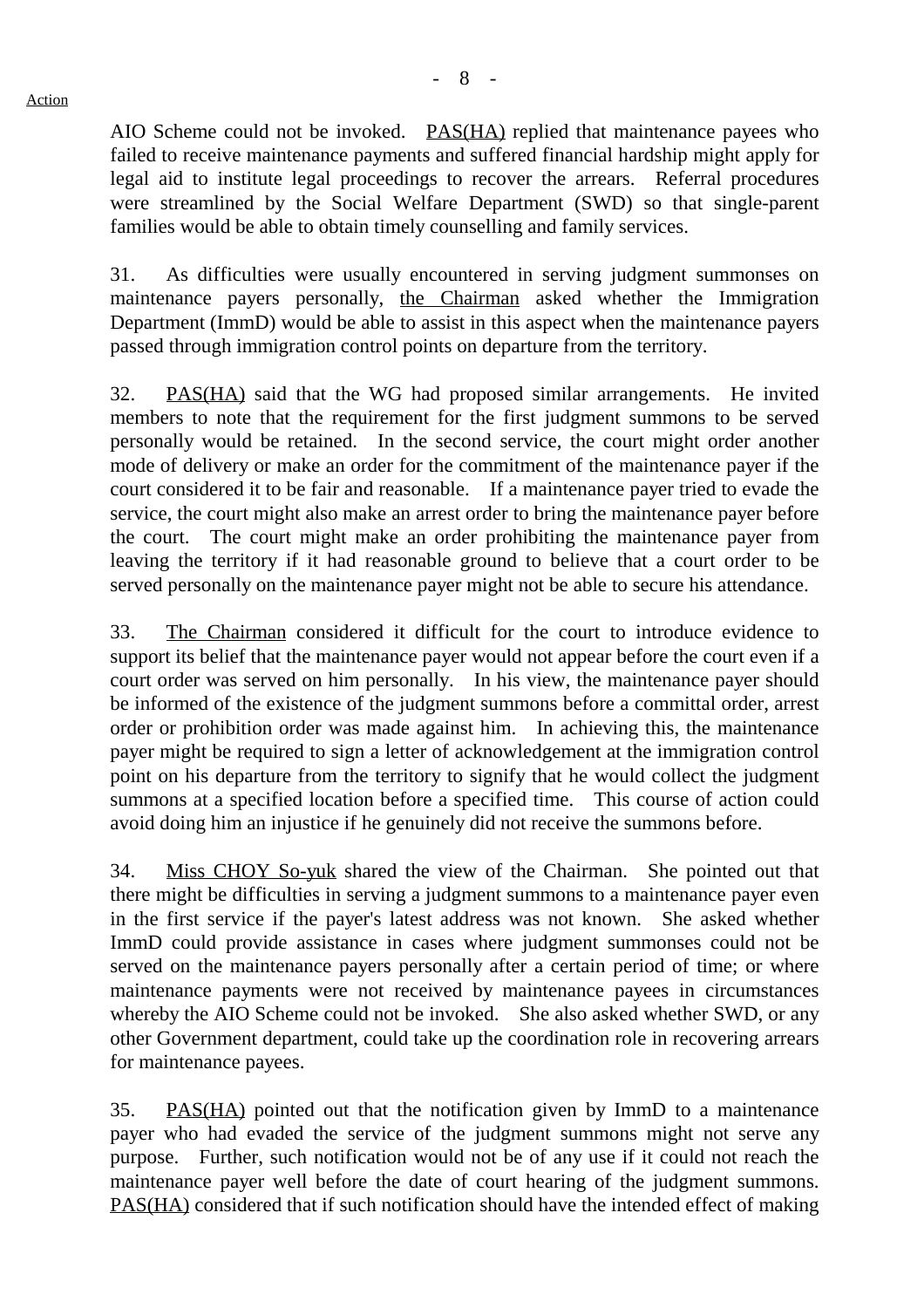the maintenance payer more ready to accept the service of the judgment summons, the same effect could be achieved by sending him a notification. He also pointed out that if a maintenance payee wished to stop the maintenance payer at immigration control point, she could apply for a prohibition order. PAS(HA) further said that court bailiffs might also serve judgment summonses for maintenance payees who were not legally represented. He explained that SWD could not take recovery actions on behalf of maintenance payees. In any case, the payees must prepare an affidavit and attend court. Since an affidavit was an important document to be considered by the court in deciding whether an AIO should be issued, it would be in the maintenance payee's interests that the affidavit should be prepared with the assistance of legal professional.

36. PAS(HA) further said that if an applicant for Comprehensive Social Security Assistance (CSSA) already had a maintenance order in her favour but had been unable to receive maintenance payments, SWD would assist her to search for the address of the maintenance payer from other Government departments. If SWD considered that the maintenance payee should take legal actions to recover the maintenance arrears, SWD would forward the relevant information of the case to the Legal Aid Department. If the Legal Aid Department decided to offer legal aid to the maintenance payee, she would be invited to attend an interview at an appointed time during which all formalities and procedures in respect of the application for legal aid would be completed. This arrangement would save maintenance payees a lot of time and effort.

Adm 37. Ms Cyd HO requested the Administration to provide members with an information paper setting out the details and progress of the implementation of the WG's recommendations. Members agreed that the information paper should also be given to deputations before they were invited to give views on the Bill. Ms Cyd HO added that there had been positive feedback from users after the synchronisation of the procedures in processing applications for CSSA and legal aid.

38. In response to Mr LAW Chi-kwong, the Chairman informed the meeting that the Law Society of Hong Kong had expressed support for the Bill and a copy of its letter would be provided to members for their reference.

> (*Post-meeting note* : The letter was circulated to members vide LC Paper No. CB(2)1586/00-01 on 18 May 2001.)

Clerk 39. At the request of PAS(HA), the Clerk would provide a list of issues raised by members at the meeting for the Administration's consideration and response.

#### **III. Date of next meetings**

40. Members agreed that two more meetings be scheduled for 4 June 2001 at 4:30 pm and 18 June 2001 at 2:30 pm to continue discussion with the Administration and to meet with deputations respectively.

Clerk